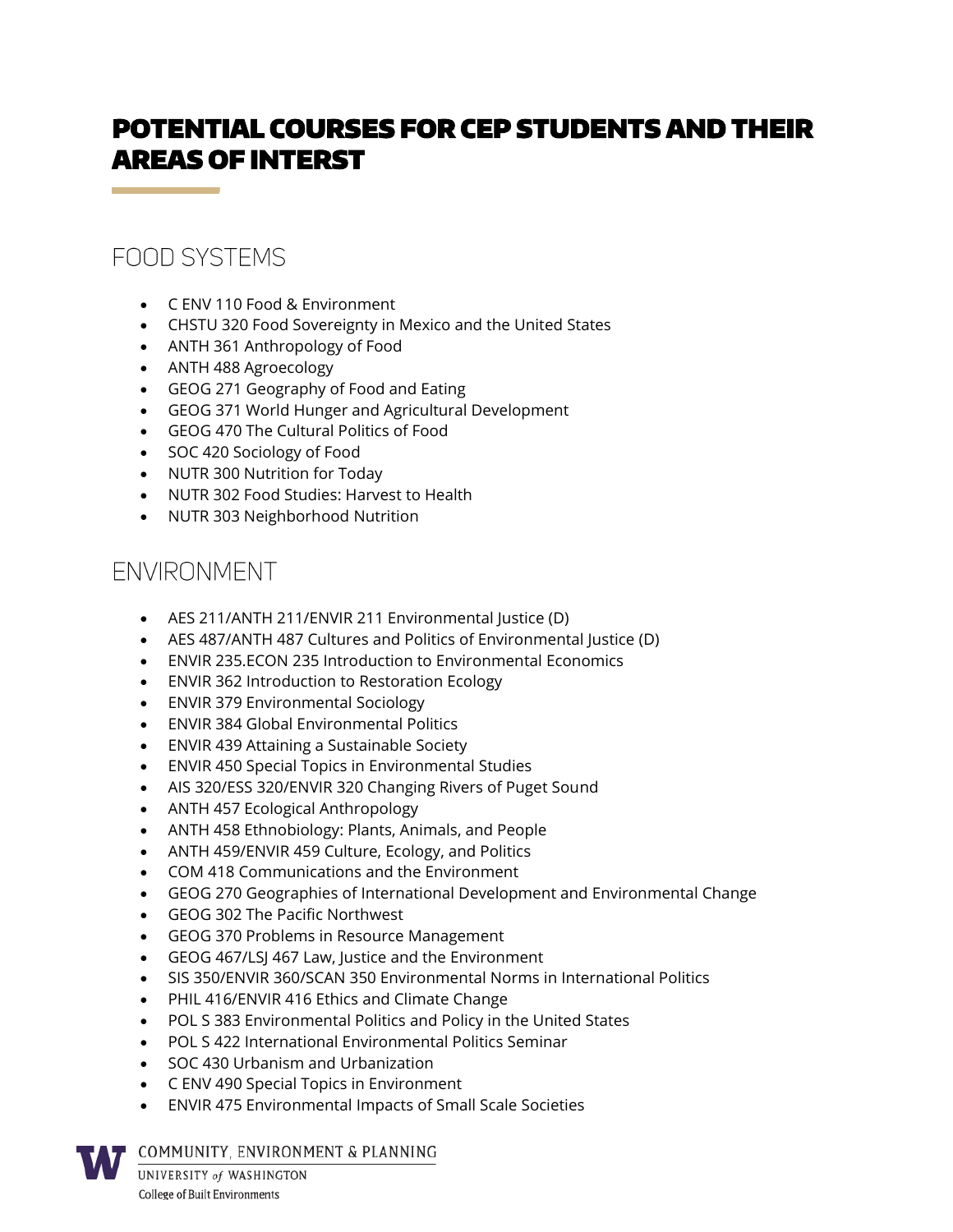- ENVIR 480 Sustainability Studio: FYI
- ESRM 235 Introduction to Environmental Economics
- ESRM 300 Principles of Sustainability
- ESRM 304 Environmental and Resource Assessment
- ESRM 311 Soils and Land Use
- SMA 430 Development and the Environment
- PB AF 521 Water Center Seminar
- ENV H 311 Introduction to Environmental Health
- ENV H 440 Water, Wastewater and Health
- ENV H 448 Community Air Pollution

#### **BUILT ENVIRONMENTS**

- ANTH 427 Anthropology in Urban Settings
- ART 334 Public/Professional Art Issues
- GEOG 230 Urbanization and Development: Geographies of Global Inequality
- GEOG 277 Geography of Cities
- GEOG 302 The Pacific Northwest
- GEOG 335/SIS 335 Geography of the Developing World
- GEOG 342 Geography of Inequality
- GEOG 366 Introduction to Regional Economic Development
- GEOG 377 Urban Political Geography
- GEOG 378/LSJ 378 Policing the City
- GEOG 435 Industrialization and Urbanization in China
- GEOG 438 Cities of East Asia: Geography and Development
- GEOG 439 Gender, Race, and Geography of Employment
- GEOG 440 Regional Analysis
- GEOG 445 Geography of Housing
- GEOG 448 Geography of Transportation
- GEOG 466 Regional Economic Development
- GEOG 476 Women and the City (D)
- GEOG 477 Advanced Urban Geography
- GEOG 478 Social Justice and the City (D)
- GEOG 479 Race, Ethnicity, and the American City (D)
- SIS 365 World Cities
- POL S 481 Big City Politics
- SOC 331 Population and Society
- SOC 365 Urban Community
- SOC 490 The Urban Underclass
- ARCH 210 Design Drawing I
- ARCH 300 Introduction to Architectural Design I
- L ARCH 300 Introductory Landscape Architecture Design Studio
- L ARCH 310 Landscape Architecture Field Sketching
- L ARCH 322 Introduction to Planting Design
- URBDP 300 Introduction to Urban Planning
- URBDP 450 Introduction to Land Use, Growth Management, and Environmental Planning

COMMUNITY, ENVIRONMENT & PLANNING

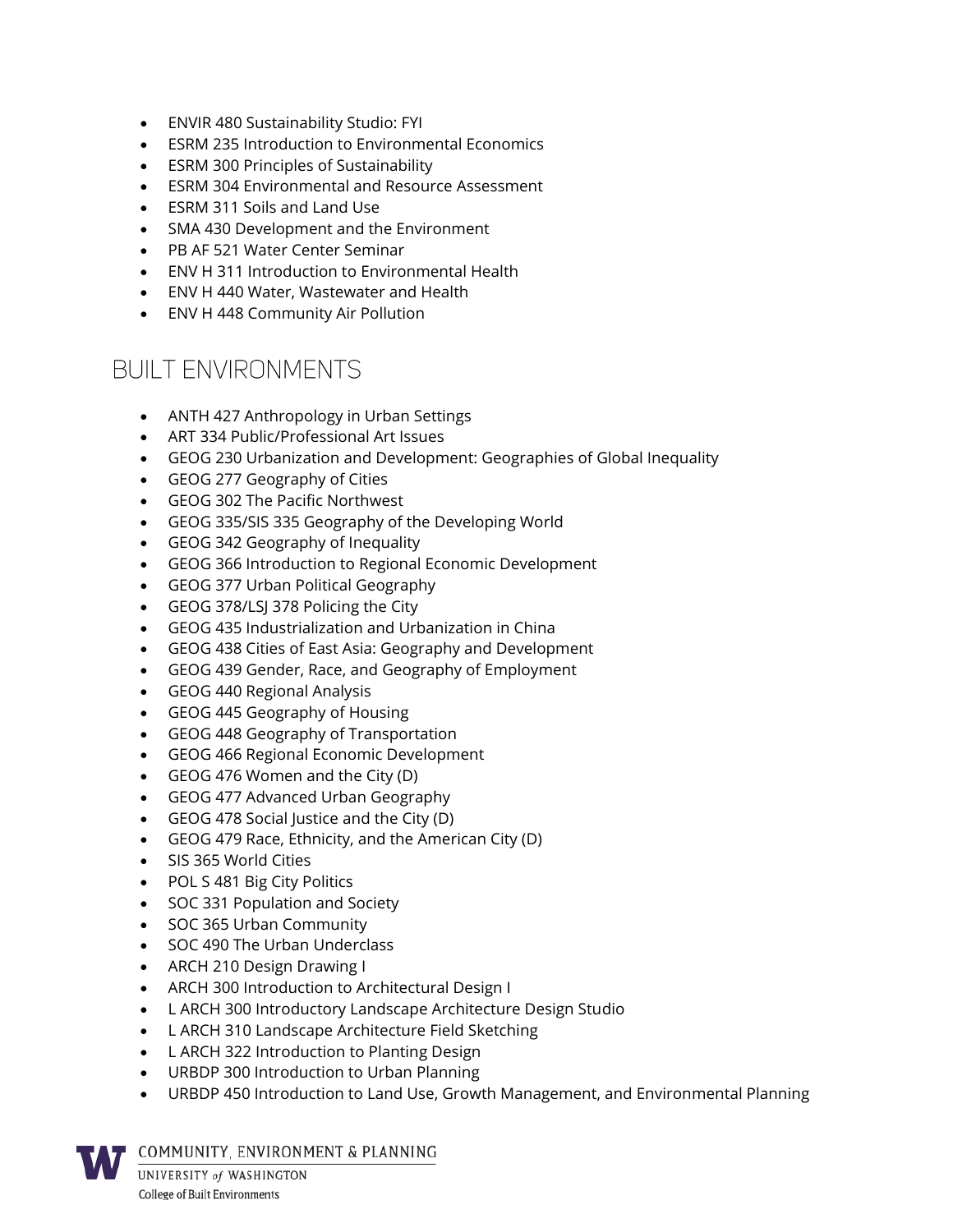- URBDP 470 Introduction to Urban Design
- URBDP 474 Site Planning: Issues and Techniques
- URBDP 498 Special Topics
- CEE 495/ENVIR 415 Sustainability and Design for Environment
- ENVIR 475 Environmental Impacts of Small Scale Societies
- ENVIR 480 Sustainability Studio: FYI
- ESRM 311 Soils and Land Use
- SMA 430 Development and the Environment
- ENV H 440 Water, Wastewater and Health
- ENV H 448 Community Air Pollution

#### COMMUNITY/SOCIAL JUSTICF/POLITICS

- AFRAM 315/POL S 315 Black Identities & Political Power (D)
- AES 322 Gender, Race, and Class in Social Stratification (D)
- AES 330/LSJ 330 Beyond Civil Rights: Law, Culture, and Change (D)
- AAS 380 Asian-American Communities and Social Policies (D)
- AAS 406 Asian-American Activism (D)
- CHSTU 254 Northwest Latinos: History, Community and Culture (D)
- CHSTU 359 US Latino Politics (D)
- AIS 202 Introduction to Contemporary Experience in Indian America (D)
- AIS 230 Contemporary Indian Gaming and Casinos
- AIS 320 United States Indian Relations (D)
- AIS 441 Gender in Native American Societies (D)
- AIS 444 Criminality and "Deviance" in Native Communities (D)
- ANTH 301 Human Nature and Culture
- ANTH 308 Anthropology of Women's Health and Reproduction (D)
- ANTH 320 Game Theory, Evolution, and Behavior (QSR)
- ANTH 323/LSJ 321 Human Rights Law in Culture and Practice
- ANTH 330 Religion, Identity and Culture Pluralism (D)
- ANTH 360 Anthropology of Popular Culture
- ANTH 427 Anthropology in Urban Settings
- ANTH 437 Political Anthropology and Social Change
- COM 300 Basic Concepts of New Media
- COM 302/CHID 370 The Cultural Impact of Information Technology
- COM 304 The Press and Politics in the United States
- COM 305 The Politics of Mass Communication in America
- COM 329 Rhetoric of Social and Political Movements
- COM 411 Political Communication Seminar
- COM 414 Mass Media and Public Opinion
- COM 423 Communication and Social Change
- CHID 332 Disability and Society (D)
- GEOG 342 Geography of Inequality
- GEOG 431 Geography and Gender (D)
- GEOG 476 Women and the City (D)
- SIS 430 International Population

COMMUNITY, ENVIRONMENT & PLANNING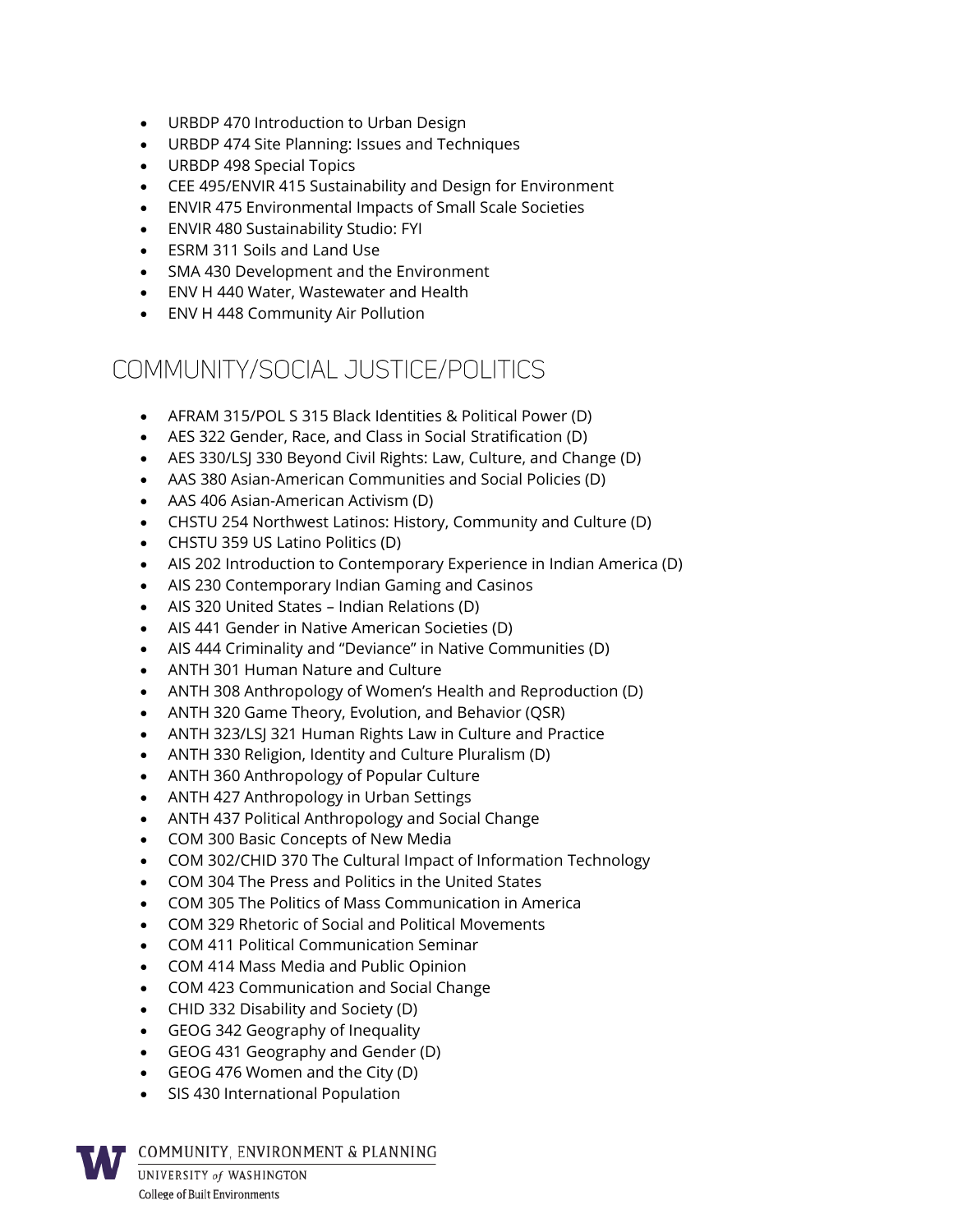- LSJ 331/POL S 317 The Politics of Race and Ethnicity in the United States (D)
- LSJ 420 The Politics of Rights (D)
- LSJ 433/CHID 433/DIS ST 433 Disability Law, Policy and the Community (D)
- LSJ 480 Policing Modern Society
- PHIL 338 Philosophy of Human Rights (D)
- PHIL 408 Philosophy of Diversity (D)
- PHIL 410 Social Philosophy
- VALUES 512 Justice Matters: An exploration of justice as a social ideal (D)
- POL S 303 Public Policy Formation in the United States
- POL S 311 Individual and the State
- POL S 313/GWSS 313 Women in Politics (D)
- POL S 351 The American Democracy
- POL S 352 American Political Parties
- POL S 353 United States Congress
- POL S 356/SOC 356 Society and Politics
- POL S 357 Minority Representation and the Voting Rights Act (D)
- POL S 361/LSJ 361 United States Courts and Civil Liberty (D)
- POL S 382 State Government
- POL S 414 Politics and Culture
- POL S 464 The Politics of American Criminal Justice
- SOC 331 Population and Society
- SOC 346 Group Processes
- SOC 347 National Social Movements: Current Trends and Explanations
- SOC 360 Introduction to Social Stratification (D)
- SOC 362 Race Relations (D)
- SOC 364 Women in the Social Structure (D)
- SOC 447 Social Movements
- SOC 451 Theory and Process of Social Change
- SOC 465 Complex Organizations
- SOC 490 The Urban Underclass
- ENVIR 475 Environmental Impacts of Small Scale Societies
- PB AF 566 Community Economic Development
- SOC WF 402 Human Behavior and Social Environment I
- SOC WF 404 Cultural Diversity and Justice (D)
- SOC WF 450 Integrative Seminar: Poverty Analysis

### **FDUCATION**

- AES 340 Race, Ethnicity and Education (D)
- AIS 340 Indian Children and Families (D)
- AIS 431 History of American Indian Education (D)
- ANTH 467 Anthropology of Education
- MUSED 340 Music in Education
- SOC 492 Sociology of Education
- EDUC 305 The Purpose of Public Schools in a Democracy
- EDUC 310 Current Issues in Education

COMMUNITY, ENVIRONMENT & PLANNING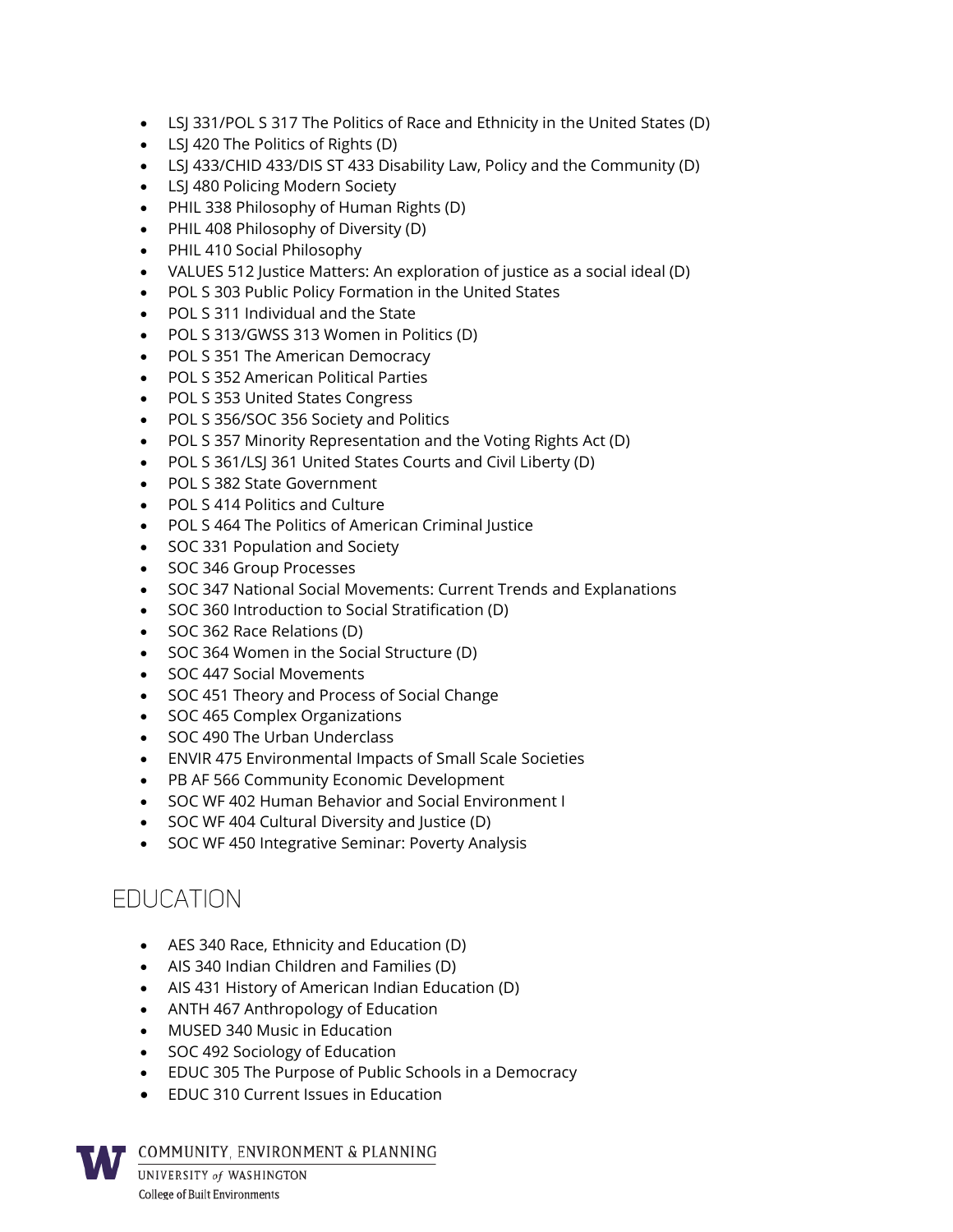# GLOBALIZATION

- AAS 385 Asian Americans: The Law and Immigration (D)
- CHSTU 320 Food Sovereignty in Mexico and the United States
- CHSTU 352 Mexican Immigration: A Comparative Analysis (D)
- CHSTU 416/ANTH 416 Comparative Social Movements: Mexico and the United States
- ANTH 215 Introduction to Medical Anthropology and Global Health
- ANTH 345 Women and International Economic Development
- ANTH 362 Anthropology of Tourism
- ANTH 371/ENVIR 371 Anthropology of Development
- ANTH 415 Anthropology and International Health
- ANTH 423 Traffic Across Cultural Boundaries
- ANTH 497/LSJ 425 Domesticating International Human Rights: Perspectives on US Asylum and Refugee Law
- COM 321 Communications in International Relations
- CHID 487 The Culture Politics of Violence in Contemporary Latin America
- GEOG 270 Geographies of International Development and Environmental Change
- GEOG 310 Immigrant America: Trends and Policies from a Geographic Perspective (D)
- GEOG 435 Industrialization and Urbanization in China
- GEOG 466 Regional Economic Development
- SIS 302 Intercultural Relations (D)
- SIS 322/LSJ 322 Human Rights in Latin America (D)
- SIS 325 Immigration
- PHIL 407 International Justice (D)
- POL S 321 American Foreign Policy
- POL S 407 International Conflict
- POL S 419 United States-China Relations
- WOMEN 333/SIS 333 Gender and Globalization: Theory and Process (D)
- G H 401 Introductory Topics in Global Health
- G H 402 Contemporary Issues in Global Health
- G H 403 Multidisciplinary Perspectives in Global Health

### SKILL DEVELOPMENT

- COM 220 Introduction to Public Speaking
- COM 270 Interpersonal Communication
- COM 320 Public Speaking
- COM 334 Essentials of Argument
- COM 351 Interviewing Principles and Practices
- COM 359 Writing for Mass Media
- COM 360 Introductory Multimedia Journalism
- COM 362 Community Journalism: News Lab
- COM 373 Communication in Small Groups
- COM 417 Political Deliberation
- COM 444 Public Relations and Society
- CHID 459 Narrative Journalism

COMMUNITY, ENVIRONMENT & PLANNING

UNIVERSITY of WASHINGTON **College of Built Environments**